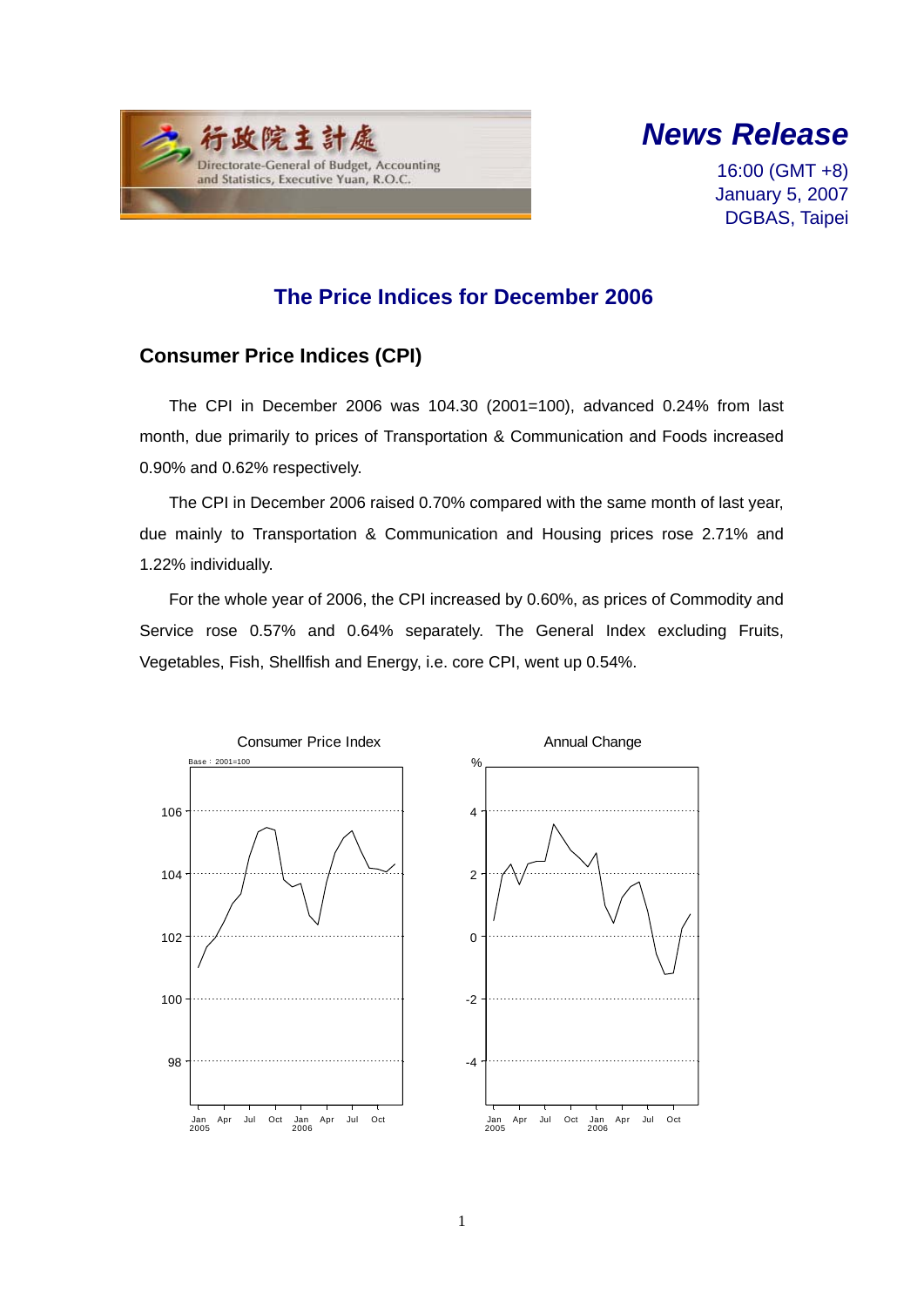### **Wholesale Price Indices (WPI)**

The WPI in December 2006 was 118.78 (2001=100), down 0.27% from last month, due mainly to prices of Electrical Equipment & Apparatus and Electronic Components & Accessories declined 2.15% and 1.44% respectively.

The WPI in December 2006 rose 6.46% compared with the same month of last year, due primarily to prices of Primary Metal Products, Chemicals and Petroleum & Coal Products increased 35.64%, 13.06% and 12.77% separately.

For the whole year of 2006, the WPI increased by 5.64%, of which the Import Price Index and Export Price Index moved up 8.83% and 2.51% individually.



#### **Statistical Tables**

Table1 The Changes of Consumer Price Indices Table2 The Changes of Wholesale Price Indices Table3 The Changes of Import Price Indices Table4 The Changes of Export Price Indices

#### **For Further Information:**

*Statistics Database:* http://eng.stat.gov.tw/ *DGBAS* news releases on the Internet: http://eng.dgbas.gov.tw/ *Tel:* +886-2-23803449; *Fax:* +886-2-23803465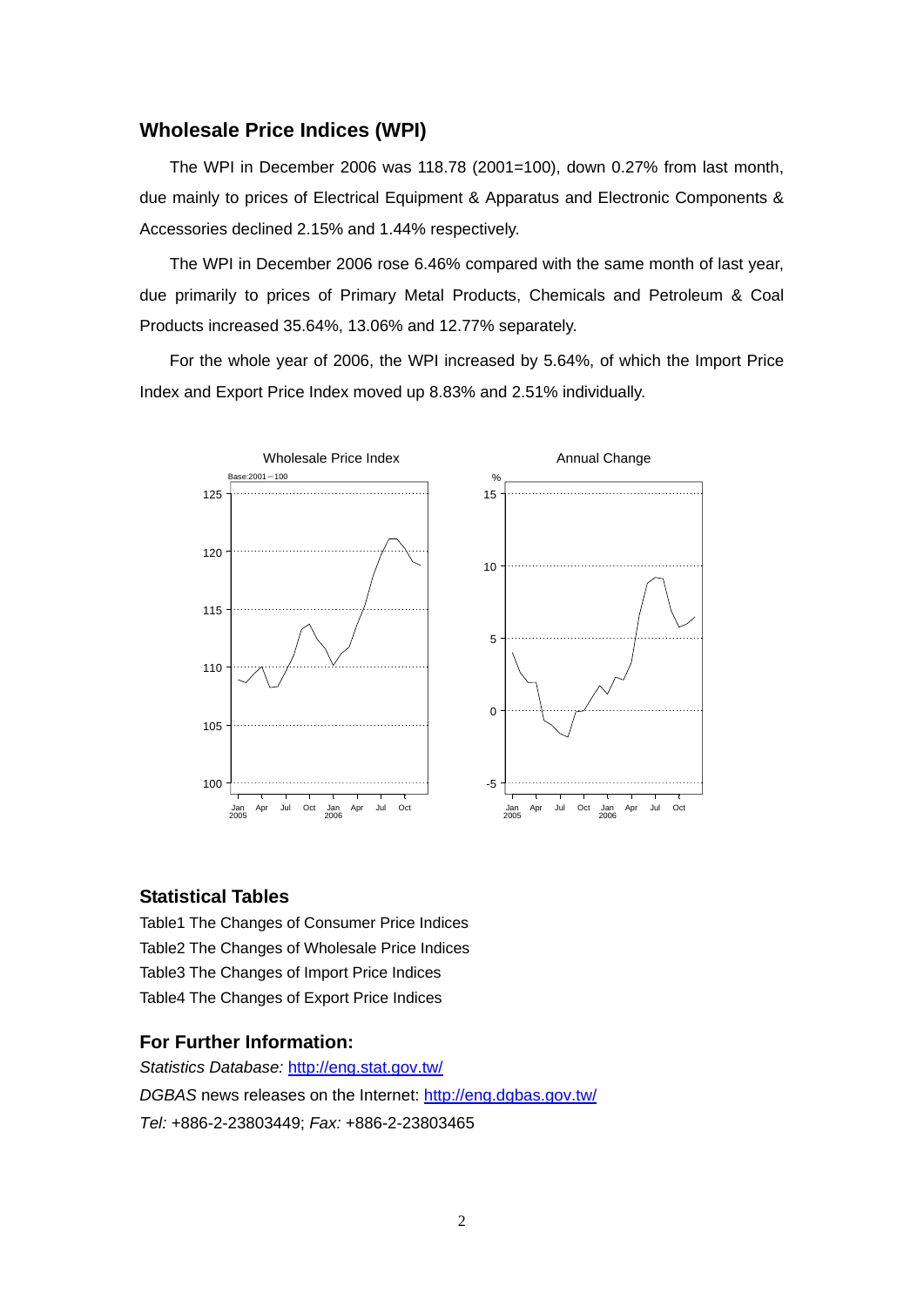## Table 1 The Changes of Consumer Price Indices

Dec. 2006

|                                             | Weight   | Index of     | Compared  | Compared  | The Annual    |
|---------------------------------------------|----------|--------------|-----------|-----------|---------------|
|                                             | $(\%0)$  | Dec. 2006    | with Last | with the  | Average Index |
|                                             |          | $(2001=100)$ | Month     | Same      | of 2006       |
| Groups                                      |          |              | (%)       | Month of  | Compared with |
|                                             |          |              |           | Last Year | 2005's        |
|                                             |          |              |           | (%)       | (% )          |
|                                             |          |              |           |           |               |
| General Index                               | 1,000.00 | 104.30       | 0.24      | 0.70      | 0.60          |
| <b>Basic Group</b>                          |          |              |           |           |               |
| 1. Food                                     | 250.54   | 110.48       | 0.62      | $-1.30$   | $-0.67$       |
| Meat                                        | 25.17    | 113.75       | $-0.01$   | 0.66      | $-0.83$       |
| Fish & Shellfish                            | 16.73    | 116.37       | 4.73      | 6.85      | 0.70          |
| Vegetables                                  | 27.89    | 126.16       | 6.20      | $-2.49$   | $-8.95$       |
| Fruits                                      | 27.94    | 107.76       | $-3.66$   | $-12.82$  | 1.04          |
| 2. Clothing                                 | 47.46    | 107.50       | $-2.43$   | 0.21      | $-2.41$       |
| Garments                                    | 32.52    | 107.53       | $-3.87$   | $-0.58$   | $-4.35$       |
| 3. Housing                                  | 307.94   | 99.00        | 0.13      | 1.22      | 0.85          |
| <b>Residential Rent</b>                     | 210.96   | 97.71        | 0.03      | 0.33      | 0.21          |
| Water, Electricity & Gas Supply             | 37.37    | 107.44       | 0.13      | 5.29      | 3.86          |
| 4. Transportation & Communication           | 126.25   | 104.02       | 0.90      | 2.71      | 1.68          |
| Oils                                        | 22.63    | 139.76       | 3.93      | 12.45     | 11.31         |
| <b>Communication Services</b>               | 77.27    | 97.70        | $-0.02$   | 0.17      | $-0.56$       |
| 5. Medicines & Medical Care                 | 37.37    | 115.18       | 0.09      | 1.05      | 3.30          |
| <b>Medical Care Services</b>                | 24.96    | 120.98       | 0.00      | 0.79      | 4.37          |
| 6. Education & Entertainment                | 161.11   | 98.98        | 0.28      | 0.24      | 0.19          |
| <b>Educational Expense</b>                  | 118.75   | 100.15       | $-0.03$   | $-0.14$   | 0.36          |
| 7. Miscellaneous                            | 69.33    | 109.21       | 0.09      | 3.99      | 3.98          |
| Tobacco & Betelnut                          | 19.55    | 143.48       | 0.25      | 12.90     | 11.30         |
| <b>Commodity and Service Groups</b>         |          |              |           |           |               |
| 1. Commodity                                | 528.52   | 107.36       | 0.37      | 0.81      | 0.57          |
| (Excluding Food)                            | 277.97   | 104.55       | 0.13      | 2.93      | 1.82          |
| Non-durable Consumer Goods                  | 384.36   | 111.48       | 0.74      | 1.14      | 1.40          |
| (Excluding Food)                            | 133.81   | 113.51       | 0.96      | 5.93      | 5.46          |
| Semi-durable Consumer Goods                 | 62.59    | 104.11       | $-1.83$   | 0.07      | $-2.40$       |
| <b>Durable Consumer Goods</b>               | 81.57    | 89.23        | 0.20      | $-0.46$   | $-1.65$       |
| 2. Service                                  | 471.48   | 100.88       | 0.11      | 0.59      | 0.64          |
| Housing                                     | 237.03   | 97.54        | 0.03      | 0.33      | 0.19          |
| Transportation & Communication              | 74.10    | 97.59        | $-0.02$   | 0.15      | $-0.63$       |
| <b>Medical Care</b>                         | 24.69    | 121.74       | 0.00      | 0.87      | 4.42          |
| Education & Entertainment                   | 104.85   | 105.75       | 0.46      | 1.39      | 1.45          |
| Miscellaneous                               | 30.81    | 100.12       | $-0.21$   | 0.22      | 0.49          |
| <b>Special Groups</b>                       |          |              |           |           |               |
| General Index Excluding Fruits & Vegetables | 944.17   | 103.63       | 0.17      | 1.31      | 0.97          |
| General Index Excluding Food                | 749.46   | 102.25       | 0.12      | 1.46      | 1.07          |
| General Index Excluding Fruits, Vegetables, | 873.10   | 102.28       | $-0.05$   | 0.68      | 0.54          |
| Fish, Shellfish & Energy                    |          |              |           |           |               |

Note :Due to late reports and corrections by respondents all data are subject to revision 3 months after original publication.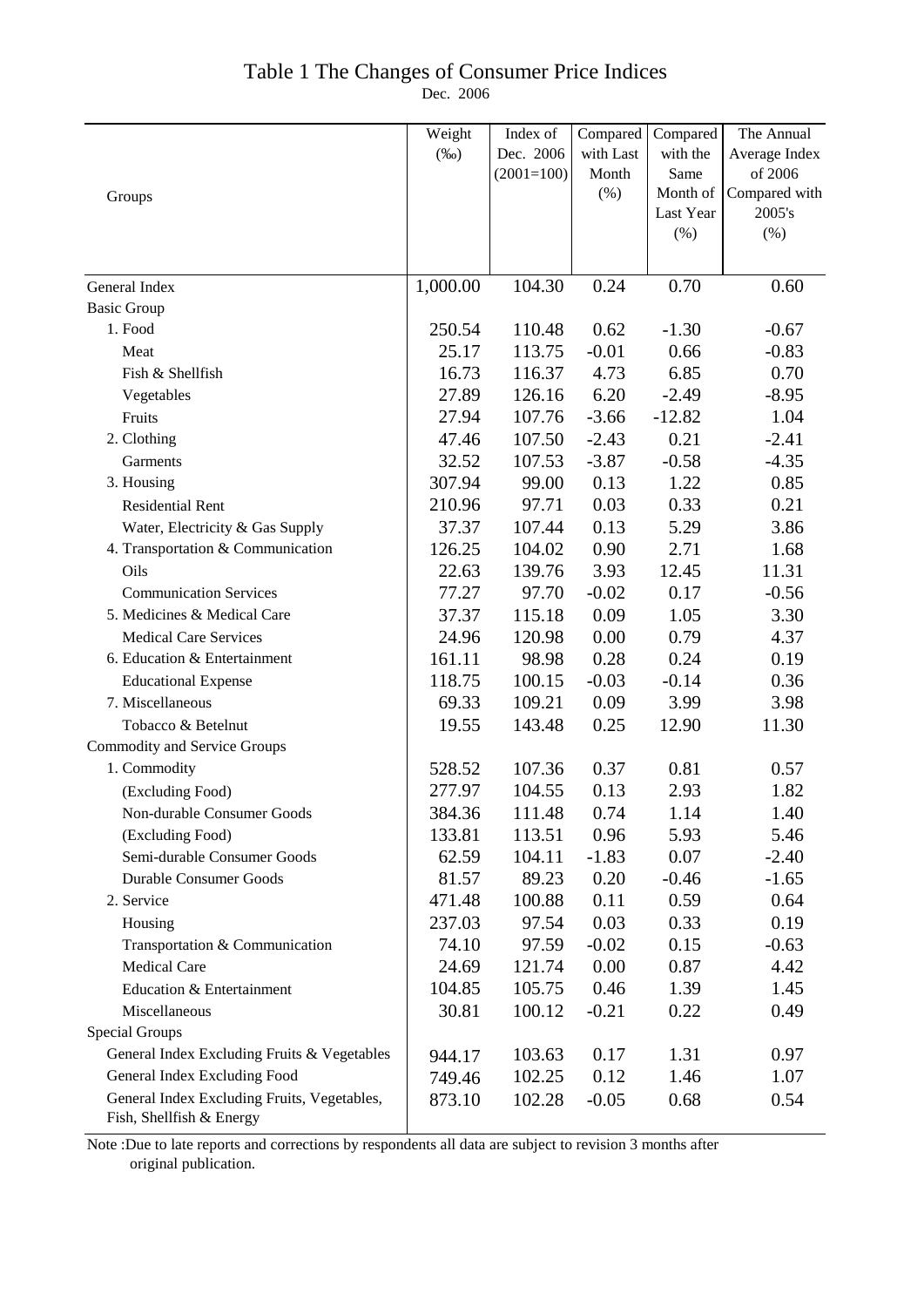### Table 2 The Changes of Wholesale Price Indices Dec. 2006

| Groups                                                        | Weight        | Index of         | Compared        | Compared     | The Annual     |
|---------------------------------------------------------------|---------------|------------------|-----------------|--------------|----------------|
|                                                               | $(\%0)$       | Dec. 2006        | with Last       | with the     | Average Index  |
|                                                               |               | $(2001=100)$     | Month           | Same         | of 2006        |
|                                                               |               |                  | (% )            | Month of     | Compared       |
|                                                               |               |                  |                 | Last Year    | with 2005's    |
|                                                               |               |                  |                 |              |                |
|                                                               |               |                  |                 | $(\% )$      | $(\% )$        |
|                                                               |               |                  |                 |              |                |
| General Index                                                 | 1,000.00      | 118.78           | $-0.27$         | 6.46         | 5.64           |
| General Index Excluding Import & Export                       | 360.47        | 126.34           | 0.13            | 8.48         | 5.27           |
| Import                                                        | 310.71        | 130.39           | $-0.02$         | 7.67         | 8.83           |
| Export                                                        | 328.82        | 99.55            | $-1.10$         | 2.41         | 2.51           |
| <b>Basic Group</b>                                            |               |                  |                 |              |                |
| 1. Agriculture, Forestry, Livestock & Fishery                 | 39.30         | 117.27           | 0.46            | $-0.96$      | $-3.06$        |
| (1) Farm Products                                             | 19.89         | 115.62           | 0.43            | $-2.85$      | $-3.03$        |
| (2) Forest Products                                           | 0.51          | 168.18           | $-0.88$         | 14.71        | 7.82           |
| (3) Livestock & Poultry                                       | 9.66          | 115.07           | $-3.11$         | $-7.11$      | $-8.39$        |
| (4) Aquatic Products                                          | 9.24          | 118.51           | 4.44            | 9.27         | 2.70           |
| 2. Minerals Products                                          | 37.73         | 224.66           | 1.73            | 6.68<br>3.72 | 20.65<br>19.69 |
| (1) Energy Minerals                                           | 30.16<br>3.71 | 227.73<br>208.97 | 2.32<br>$-0.52$ | 34.93        | 31.21          |
| (2) Sand, Gravel & Crushed Stone<br>3. Manufacturing Products | 889.18        | 114.60           | $-0.48$         | 6.73         | 4.95           |
|                                                               | 38.61         | 119.22           | 0.25            | 3.44         | 2.97           |
| $(1)$ Food & Beverages                                        | 4.66          | 148.75           | 0.28            | 11.92        | 8.83           |
| $(2)$ Tobaccos<br>(3) Textile Products                        | 37.11         | 105.84           | $-0.53$         | 1.96         | 1.46           |
| (4) Ready-made Apparel & Accessories                          | 12.22         | 89.91            | $-0.64$         | $-1.48$      | 0.47           |
| (5) Hides, Skins, Leather & Related Products                  | 8.47          | 105.61           | 0.09            | 3.14         | 2.99           |
| (6) Lumber & Wood Products                                    | 3.56          | 111.68           | $-0.31$         | 2.72         | 3.14           |
| (7) Furniture & Fixture                                       | 8.76          | 110.33           | $-0.59$         | 0.71         | 1.78           |
| (8) Pulp, Paper, Paper Products & Printed                     | 21.45         | 106.35           | 0.08            | 3.16         | 1.48           |
| (9)Chemicals                                                  | 63.87         | 182.37           | $-0.42$         | 13.06        | 8.25           |
| (10)Chemical Products                                         | 30.02         | 97.34            | $-0.57$         | 0.14         | 1.19           |
| (11) Petroleum & Coal Products                                | 41.01         | 177.04           | 1.46            | 12.77        | 18.87          |
| (12) Rubber & Plastic Products                                | 31.42         | 112.07           | $-0.47$         | 2.38         | 2.54           |
| (13) Nonmetallic Mineral Products                             | 14.80         | 117.31           | $-0.27$         | 5.63         | 2.80           |
| (14) Primary Metal Products                                   | 57.25         | 237.51           | $-0.16$         | 35.64        | 19.49          |
| (15) Metal Products                                           | 30.52         | 135.79           | $-0.39$         | 10.43        | 2.36           |
| (16)Machinery                                                 | 60.94         | 99.39            | $-0.69$         | $-0.31$      | 0.25           |
| (17) Computer, Communication Eq., Audio &<br>Video Equipment  | 129.17        | 62.28            | $-0.81$         | $-8.93$      | $-6.14$        |
| (18) Electronic Components & Accessories                      | 176.39        | 75.88            | $-1.44$         | $-1.86$      | $-1.48$        |
| $(19)$ Electrical Equipments & Apparatus                      | 41.65         | 126.12           | $-2.15$         | 13.46        | 16.77          |
| (20) Transportation Equipment & Parts                         | 45.15         | 98.66            | $-0.10$         | 0.67         | $-0.51$        |
| (21) Precision Instruments                                    | 19.24         | 96.38            | $-0.67$         | $-0.62$      | 0.67           |
| (22) Miscellaneous Products                                   | 12.91         | 106.46           | $-0.48$         | 0.14         | 2.55           |
| 4. Water Supply, Electricity & Gas                            | 33.79         | 109.46           | 0.07            | 8.68         | 4.87           |
| By Stage of Processing                                        |               |                  |                 |              |                |
| 1.Raw Materials                                               | 61.00         | 188.95           | 1.25            | 6.84         | 14.54          |
| 2. Intermediate Materials                                     | 413.28        | 131.87           | $-0.26$         | 11.57        | 7.96           |
| 3. Finished Goods                                             | 196.90        | 100.53           | 0.20            | 0.21         | 0.25           |
| (1) Capital Goods                                             | 68.55         | 91.07            | $-0.55$         | $-1.42$      | $-0.78$        |
| (2) Consumer Goods                                            | 128.35        | 105.36           | 0.55            | 0.97         | 0.73           |
| Special Groups                                                |               |                  |                 |              |                |
| General Index Excluding Exports                               | 671.18        | 128.08           | 0.05            | 8.09         | 6.89           |
| General Index Excluding Imports                               | 689.29        | 113.77           | $-0.39$         | 5.87         | 4.10           |
| Non Heavy Chemical Industrial Products                        | 211.51        | 107.49           | $-0.25$         | 2.27         | 2.24           |
| Heavy Chemical Industrial Products                            | 677.67        | 116.85           | $-0.55$         | 8.09         | 5.79           |

Note:Due to late reports and corrections by respondents all data are subject to revision 3 months after original publication.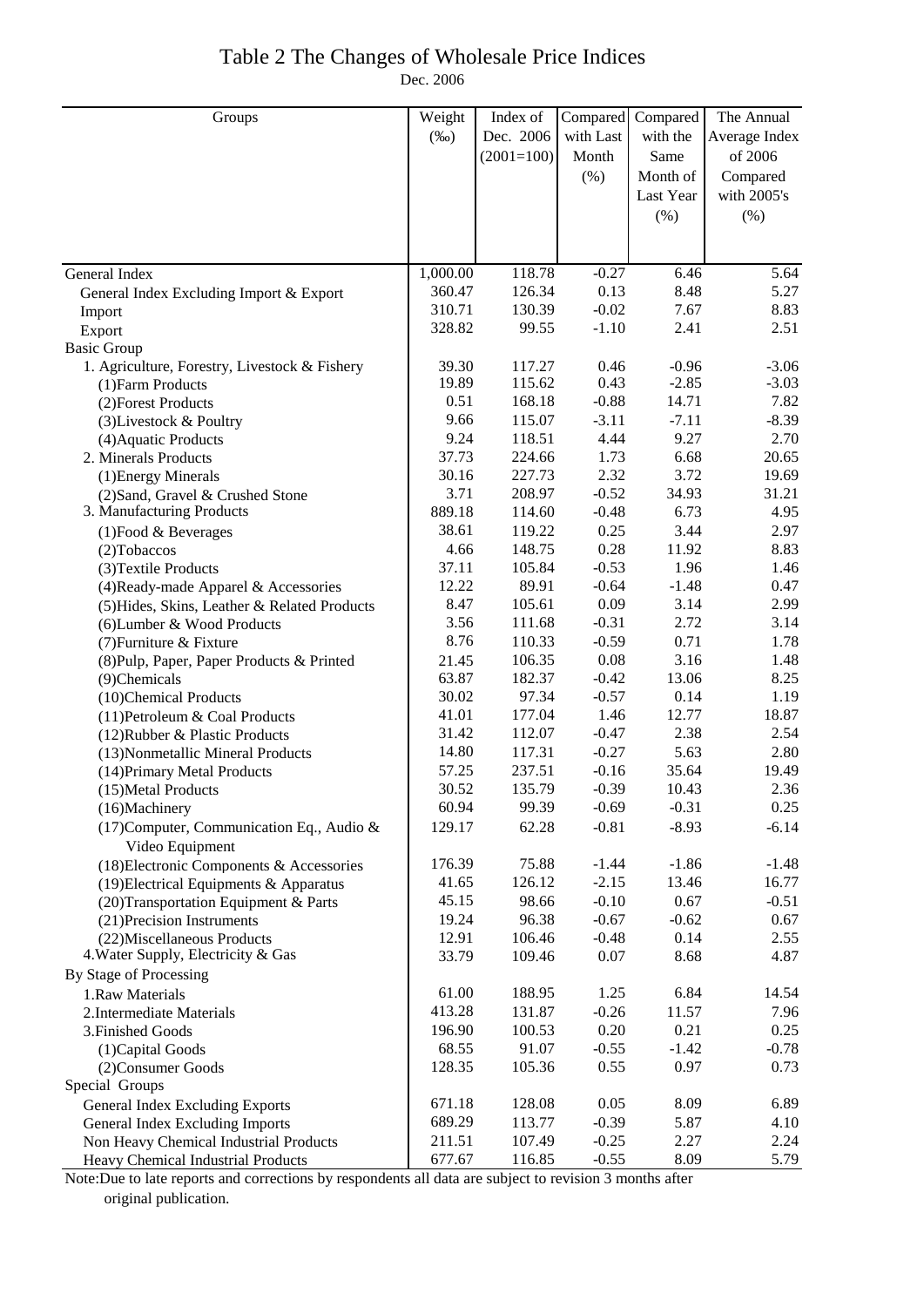# Table 3 The Changes of Import Price Indices

Dec. 2006

|                                                   | Weight   | Index of     | Compared  | Compared             | The Annual          |
|---------------------------------------------------|----------|--------------|-----------|----------------------|---------------------|
|                                                   | $(\%0)$  | Dec. 2006    | with Last | with the             | Average             |
|                                                   |          | $(2001=100)$ | Month     | Same                 | Index of 2006       |
| Groups                                            |          |              | (% )      | Month of             | Compared            |
|                                                   |          |              |           | Last Year<br>$(\% )$ | with 2005's<br>(% ) |
|                                                   |          |              |           |                      |                     |
|                                                   |          |              |           |                      |                     |
| Basic Group (on N.T.D. Basis)                     |          |              |           |                      |                     |
| General Index                                     | 1,000.00 | 130.39       | $-0.02$   | 7.67                 | 8.83                |
| 1. Animal, Vegetable Products & Prepared<br>Foods | 47.60    | 143.15       | 1.94      | 19.05                | 8.19                |
| 2. Mineral Products                               | 134.52   | 217.62       | 1.61      | 4.19                 | 19.86               |
| 3. Textiles & Textile Articles                    | 23.09    | 107.78       | $-0.13$   | 1.12                 | 1.31                |
| 4. Wood, Paper, Pulp & Articles Thereof           | 25.78    | 123.88       | $-0.07$   | 7.49                 | 4.74                |
| 5. Chemicals, Plastics, Rubber & Articles Thereof | 133.44   | 142.38       | $-0.82$   | 8.72                 | 5.60                |
| 6. Primary Metals & Articles Thereof              | 76.14    | 259.49       | 0.22      | 43.87                | 33.79               |
| 7. Machinery, Optical & Precision Instruments     | 166.08   | 95.05        | $-0.73$   | $-1.16$              | $-1.18$             |
| 8. Electronic Machinery                           | 355.47   | 78.10        | $-1.43$   | $-2.81$              | $-2.67$             |
| 9. Transportation Equipment & Parts               | 20.86    | 96.17        | $-0.56$   | $-1.49$              | $-1.92$             |
| 10. Miscellaneous Products                        | 17.02    | 107.63       | 1.05      | 3.46                 | 2.91                |
| Basic Group (on U.S.D. Basis)                     |          |              |           |                      |                     |
| General Index                                     | 1,000.00 | 135.44       | 0.89      | 10.25                | 7.62                |
| 1. Animal, Vegetable Products & Prepared<br>Foods | 47.60    | 148.78       | 2.88      | 21.90                | 6.91                |
| 2. Mineral Products                               | 134.52   | 225.96       | 2.54      | 6.68                 | 18.74               |
| 3. Textiles & Textile Articles                    | 23.09    | 111.94       | 0.78      | 3.53                 | 0.18                |
| 4. Wood, Paper, Pulp & Articles Thereof           | 25.78    | 128.67       | 0.85      | 10.06                | 3.54                |
| 5. Chemicals, Plastics, Rubber & Articles Thereof | 133.44   | 147.85       | 0.09      | 11.32                | 4.37                |
| 6. Primary Metals & Articles Thereof              | 76.14    | 269.48       | 1.14      | 47.31                | 32.20               |
| 7. Machinery, Optical & Precision Instruments     | 166.08   | 98.74        | 0.19      | 1.21                 | $-2.32$             |
| 8. Electronic Machinery                           | 355.47   | 81.11        | $-0.52$   | $-0.49$              | $-3.79$             |
| 9. Transportation Equipment & Parts               | 20.86    | 99.92        | 0.37      | 0.89                 | $-3.05$             |
| 10. Miscellaneous Products                        | 17.02    | 111.82       | 1.99      | 5.94                 | 1.75                |

Note:Due to late reports and corrections by respondents all data are subject to revision 3 months after original publication.